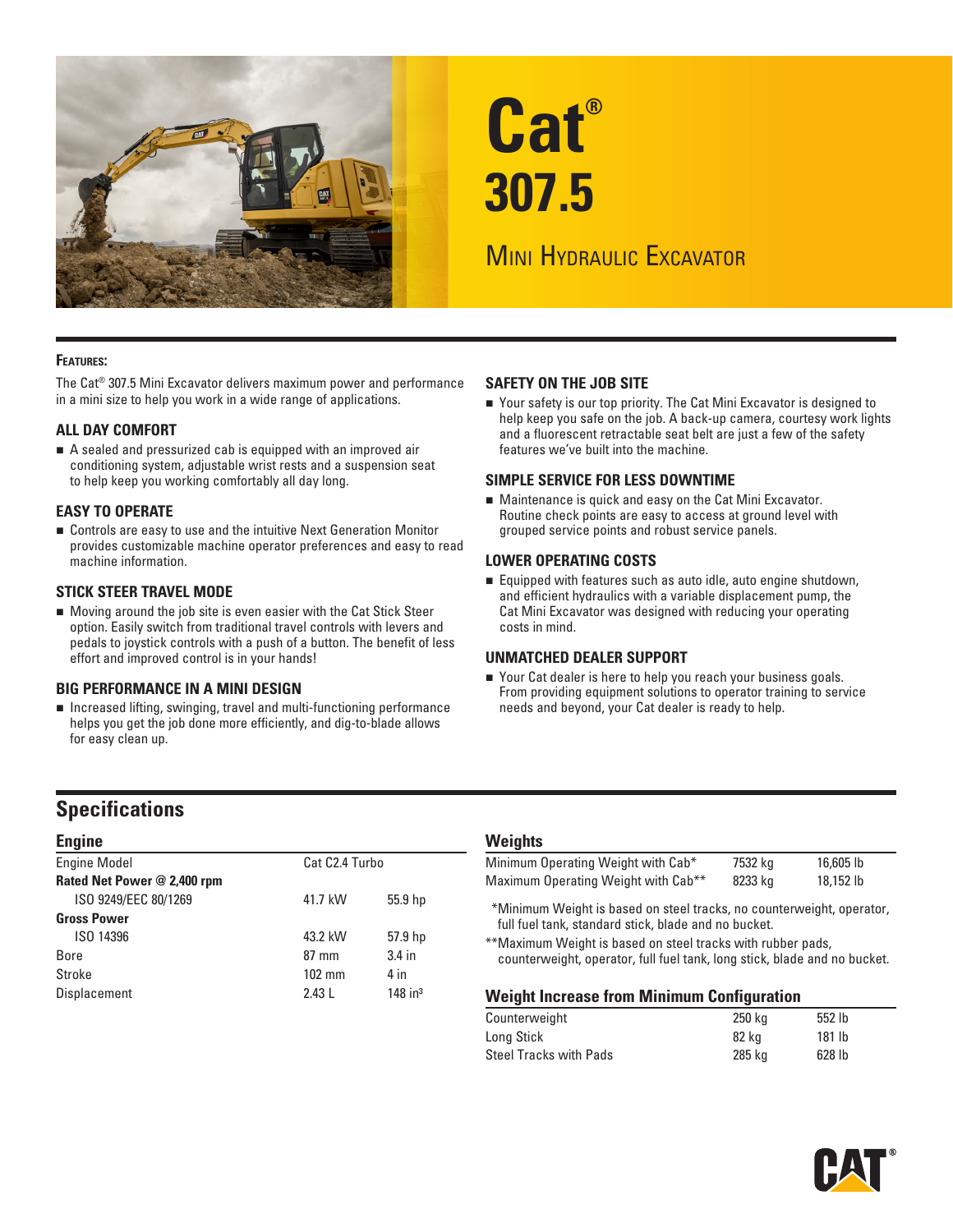# **307.5 Mini Hydraulic Excavator**

## **Travel System**

| Travel Speed - High                        | $5.0$ km/h | $3.1$ mph |
|--------------------------------------------|------------|-----------|
| Travel Speed - Low                         | $3.1$ km/h | $1.9$ mph |
| <b>Maximum Traction Force - High Speed</b> | 26.1 kN    | 5,856 lb  |
| Maximum Traction Force - Low Speed         | 62.4 kN    | 14,035 lb |
| Ground Pressure - Minimum Weight           | 32.7 kPa   | 5 psi     |
| Ground Pressure - Maximum Weight           | 35.7 kPa   | 5 psi     |
| Gradeability (maximum)                     | 30 degrees |           |
|                                            |            |           |

# **Service Refill Capacities**

| <b>Cooling System</b>   | 10 <sub>L</sub> | $2.6$ gal |
|-------------------------|-----------------|-----------|
| Engine Oil              | 9.5L            | $2.5$ gal |
| <b>Fuel Tank</b>        | 145 L           | 38 gal    |
| <b>Hydraulic Tank</b>   | 53 L            | 14 gal    |
| <b>Hydraulic System</b> | 104 L           | 27 gal    |

# **Hydraulic System**

| Load Sensing Hydraulics with Variable Displacement Piston Pump |            |            |  |  |  |  |  |  |
|----------------------------------------------------------------|------------|------------|--|--|--|--|--|--|
| Pump Flow @ 2,400 rpm                                          | 167 L/min  | 44 gal/min |  |  |  |  |  |  |
| Operating Pressure - Equipment                                 | $285$ bar  | 4,134 psi  |  |  |  |  |  |  |
| Operating Pressure - Travel                                    | $285$ bar  | 4,134 psi  |  |  |  |  |  |  |
| Operating Pressure - Swing                                     | $250$ bar  | 3,626 psi  |  |  |  |  |  |  |
| Auxiliary Circuit - Primary                                    |            |            |  |  |  |  |  |  |
| Flow                                                           | 131 L/min  | 35 gal/min |  |  |  |  |  |  |
| Pressure                                                       | $285$ bar  | 4,134 psi  |  |  |  |  |  |  |
| Auxiliary Circuit - Secondary                                  |            |            |  |  |  |  |  |  |
| Flow                                                           | $33$ L/min | 9 gal/min  |  |  |  |  |  |  |
| Pressure                                                       | $285$ bar  | 4,134 psi  |  |  |  |  |  |  |
| Digging Force - Stick (standard)                               | 37.8 kN    | 8.504 lb   |  |  |  |  |  |  |
| Digging Force - Stick (long)                                   | 33.7 kN    | 7.579 lb   |  |  |  |  |  |  |
| Digging Force - Bucket                                         | 54.6 kN    | 12.272 lb  |  |  |  |  |  |  |
|                                                                |            |            |  |  |  |  |  |  |

# **Swing System**

| <b>Machine Swing Speed</b> | 10 rpm |
|----------------------------|--------|
|----------------------------|--------|

## **Blade**

| Width  | 2280 mm | 90 in   |
|--------|---------|---------|
| Height | 431 mm  | $17$ in |
|        |         |         |

# **Certification – Cab**

| <b>Roll Over Protective Structure (ROPS)</b> | ISO 12117-2:2008          |
|----------------------------------------------|---------------------------|
| Tip Over Protective Structure (TOPS)         | ISO 12117:1997            |
| <b>Top Guard</b>                             | ISO 10262:1998 (Level II) |

#### **Sound**

| <b>Operator Sound Pressure</b><br>(ISO 6396:2008)  | 72 dB(A) |
|----------------------------------------------------|----------|
| Average Exterior Sound Pressure<br>(ISO 6395:2008) | 98 dB(A) |

• European Union Directive "2000/14/EC"



# **Dimensions**

|                |                                  | <b>Standard Stick</b> | <b>Long Stick</b> |
|----------------|----------------------------------|-----------------------|-------------------|
| 1              | Dig Depth                        | 4107 mm (162 in)      | 4649 mm (183 in)  |
| $\overline{2}$ | <b>Vertical Wall</b>             | 3604 mm (142 in)      | 4120 mm (162 in)  |
| 3              | Maximum Reach<br>at Ground Level | 6152 mm (242 in)      | 6671 mm (263 in)  |
| 4              | Maximum Reach                    | 6297 mm (248 in)      | 6805 mm (268 in)  |
| 5              | Maximum Dig Height               | 7341 mm (289 in)      | 7758 mm (305 in)  |
| 6              | Maximum Dump Clearance           | 5293 mm (208 in)      | 5710 mm (225 in)  |
| 7              | Boom in Reach                    | 1681 mm (66 in)       | 2250 mm (89 in)   |
| 8              | <b>Tail Swing</b>                |                       |                   |
|                | with Counterweight               | 1995 mm (79 in)       | 1995 mm (79 in)   |
|                | without Counterweight            | 1800 mm (71 in)       | 1800 mm (71 in)   |
| 9              | Maximum Blade Height             | 363 mm (14 in)        | 363 mm (14 in)    |
| 10             | Maximum Blade Depth              | 414 mm (16 in)        | 414 mm (16 in)    |
| 11             | <b>Transport Height</b>          | 2558 mm (101 in)      | 2656 mm (105 in)  |
| 12             | Cab Height                       | 2534 mm (100 in)      | 2534 mm (100 in)  |
| 13             | <b>Swing Bearing Height</b>      | 756 mm (30 in)        | 756 mm (30 in)    |
| 14             | Overall Undercarriage Length     | 2760 mm (109 in)      | 2760 mm (109 in)  |
| 15             | <b>Overall Shipping Length</b>   | 6144 mm (242 in)      | 6257 mm (246 in)  |
| 16             | <b>Track Belt/Shoe Width</b>     | 450 mm (18 in)        | 450 mm (18 in)    |
| 17             | <b>Overall Track Width</b>       | 2200 mm (87 in)       | 2200 mm (87 in)   |
|                | Width over Upper House           | 2250 mm (89 in)       | 2250 mm (89 in)   |
| 18             | <b>Ground Clearance</b>          | 370 mm (15 in)        | 370 mm (15 in)    |
| 19             | <b>Stick Length</b>              | 1665 mm (66 in)       | 2208 mm (87 in)   |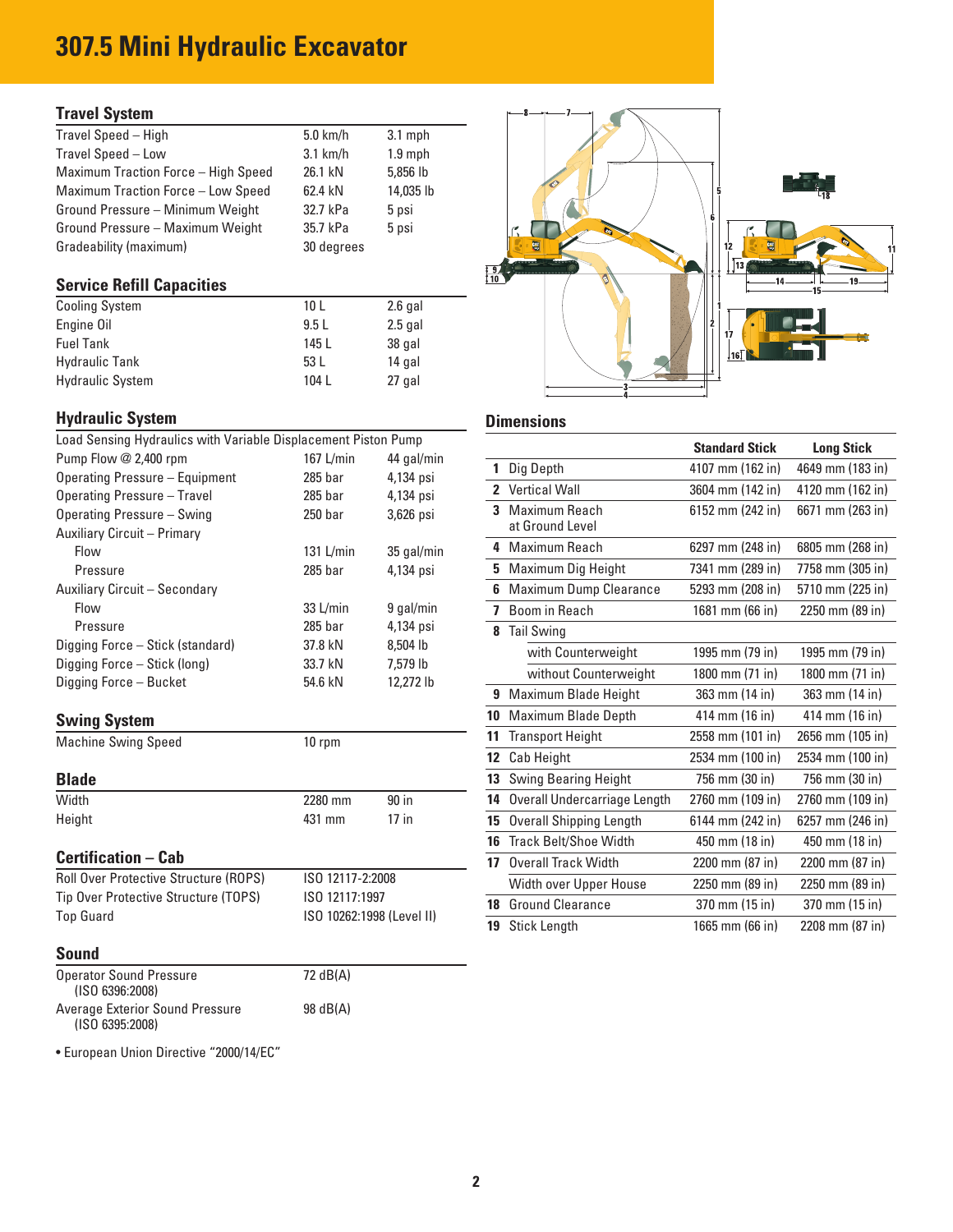# **307.5 Mini Hydraulic Excavator**

|                          |                          |                         | 3 m (9.8 ft)                |                    | <b>Lift Point Radius (Maximum)</b><br>$4.5$ m $(14.8)$ ft) |                      |                    |                     |                             |                    |                            |                        |
|--------------------------|--------------------------|-------------------------|-----------------------------|--------------------|------------------------------------------------------------|----------------------|--------------------|---------------------|-----------------------------|--------------------|----------------------------|------------------------|
|                          |                          |                         | <b>Over Front</b>           |                    |                                                            | <b>Over Front</b>    |                    | <b>Over Front</b>   |                             |                    |                            |                        |
|                          | <b>Lift Point Height</b> |                         | <b>Blade</b><br><b>Down</b> | <b>Blade</b><br>Up | <b>Over</b><br><b>Side</b>                                 | <b>Blade</b><br>Down | <b>Blade</b><br>Up | 0ver<br><b>Side</b> | <b>Blade</b><br><b>Down</b> | <b>Blade</b><br>Up | <b>Over</b><br><b>Side</b> | m<br>(f <sup>t</sup> ) |
| 4.5 <sub>m</sub>         | <b>Standard Stick</b>    | kg<br>(lb)              | 2248<br>(4, 956)            | 2248<br>(4, 956)   | 2257<br>(4, 976)                                           |                      |                    |                     | 1113<br>(2, 454)            | 1113<br>(2, 454)   | 1113<br>(2,454)            | 4.41<br>(14.5)         |
| (14.8 ft)                | Long Stick               | kg<br>(Ib)              |                             |                    |                                                            | 1734<br>(3,823)      | 1734<br>(3,823)    | 1759<br>(3,878)     | 1090<br>(2,403)             | 1090<br>(2,403)    | 1090<br>(2,403)            | 5.03<br>(16.5)         |
| 3 <sub>m</sub>           | <b>Standard Stick</b>    | kg<br>(Ib)              | 2728<br>(6,014)             | 2728<br>(6,014)    | 2758<br>(6,080)                                            | 2141<br>(4,720)      | 1646<br>(3,629)    | 1461<br>(3,221)     | 1047<br>(2,308)             | 1047<br>(2,308)    | 1047<br>(2,308)            | 5.17<br>(17.0)         |
| (9.8 ft)                 | Long Stick               | kg<br>(Ib)              | 2227<br>(4, 910)            | 2227<br>(4, 910)   | 2220<br>(4,894)                                            | 1915<br>(4,222)      | 1915<br>(4,222)    | 1475<br>(3,252)     | 1038<br>(2, 288)            | 1038<br>(2,288)    | 1038<br>(2,288)            | 5.71<br>(18.7)         |
| 1.5m                     | <b>Standard Stick</b>    | kg<br>(1b)              | 3466<br>(7,641)             | 2899<br>(6, 391)   | 2488<br>(5, 485)                                           | 2341<br>(5, 161)     | 1551<br>(3, 419)   | 1367<br>(3,014)     | 1090<br>(2,403)             | 1090<br>(2,403)    | 1090<br>(2,403)            | 5.43<br>(17.8)         |
| (4.9 ft)                 | Long Stick               | kg<br>(1b)              | 3140<br>(6, 923)            | 3140<br>(6, 923)   | 2535<br>(5,589)                                            | 2174<br>(4,793)      | 1545<br>(3,406)    | 1359<br>(2,996)     | 1075<br>(2,370)             | 1075<br>(2,370)    | 845<br>(1,863)             | 5.95<br>(19.5)         |
| 0 <sub>m</sub><br>(0 ft) | <b>Standard Stick</b>    | kg<br>(1b)              | 3678<br>(8, 109)            | 2692<br>(5, 935)   | 2294<br>(5,057)                                            | 2401<br>(5,293)      | 1470<br>(3,241)    | 1287<br>(2,837)     | 1250<br>(2,756)             | 1250<br>(2,756)    | 1017<br>(2, 242)           | 5.27<br>(17.3)         |
|                          | Long Stick               | kg<br>(1 <sub>b</sub> ) | 3594<br>(7, 923)            | 2663<br>(5, 871)   | 2261<br>(4, 985)                                           | 2339<br>(5, 157)     | 1436<br>(3, 166)   | 1252<br>(2,760)     | 1207<br>(2,661)             | 980<br>(2, 161)    | 847<br>(1,867)             | 5.80<br>(19.0)         |

# **Lift Capacities – Minimum Configuration\***

\*Minimum Weight includes steel tracks, no counterweight, operator, full fuel tank, blade and no bucket.

## **Lift Capacities – Maximum Configuration\*\***

|                               |                       | 3 m (9.8 ft)                |                    |                     | $4.5$ m $(14.8)$ ft)        |                    |                            | <b>Lift Point Radius (Maximum)</b> |                    |                            |                        |                |
|-------------------------------|-----------------------|-----------------------------|--------------------|---------------------|-----------------------------|--------------------|----------------------------|------------------------------------|--------------------|----------------------------|------------------------|----------------|
|                               |                       | <b>Over Front</b>           |                    |                     | <b>Over Front</b>           |                    |                            | <b>Over Front</b>                  |                    |                            |                        |                |
| <b>Lift Point Height</b>      |                       | <b>Blade</b><br><b>Down</b> | <b>Blade</b><br>Up | Over<br><b>Side</b> | <b>Blade</b><br><b>Down</b> | <b>Blade</b><br>Up | <b>Over</b><br><b>Side</b> | <b>Blade</b><br>Down               | <b>Blade</b><br>Up | <b>Over</b><br><b>Side</b> | m<br>(f <sup>t</sup> ) |                |
| 4.5 <sub>m</sub><br>(14.8 ft) | <b>Standard Stick</b> | kg<br>(1b)                  | 2252<br>(4, 965)   | 2252<br>(4, 965)    | 2261<br>(4, 985)            |                    |                            |                                    | 1110<br>(2,447)    | 1110<br>(2, 447)           | 1110<br>(2, 447)       | 4.43<br>(14.5) |
|                               | Long Stick            | kg<br>(Ib)                  |                    |                     |                             | 1744<br>(3, 845)   | 1744<br>(3,845)            | 1768<br>(3,898)                    | 1088<br>(2,399)    | 1088<br>(2, 399)           | 1088<br>(2,399)        | 5.05<br>(16.6) |
| 3 <sub>m</sub><br>(9.8 ft)    | <b>Standard Stick</b> | kg<br>$(\mathsf{lb})$       | 2743<br>(6,047)    | 2743<br>(6,047)     | 2774<br>(6, 116)            | 2145<br>(4,729)    | 2145<br>(4,729)            | 1681<br>(3,706)                    | 1047<br>(2,308)    | 1047<br>(2,308)            | 1047<br>(2,308)        | 5.18<br>(17.0) |
|                               | Long Stick            | kg<br>(1b)                  | 2252<br>(4, 965)   | 2252<br>(4,965)     | 2245<br>(4, 949)            | 1920<br>(4,233)    | 1920<br>(4,233)            | 1929<br>(4,253)                    | 1038<br>(2,288)    | 1038<br>(2, 288)           | 1038<br>(2, 288)       | 5.72<br>(18.8) |
| 1.5 <sub>m</sub><br>(4.9 ft)  | <b>Standard Stick</b> | kg<br>(lb)                  | 3477<br>(7,665)    | 3477<br>(7,665)     | 2863<br>(6, 312)            | 2345<br>(5, 170)   | 1800<br>(3,968)            | 1586<br>(3, 497)                   | 1092<br>(2,407)    | 1092<br>(2,407)            | 1092<br>(2,407)        | 5.43<br>(17.8) |
|                               | Long Stick            | kg<br>(1b)                  | 3155<br>(6, 956)   | 3155<br>(6,956)     | 3208<br>(7,072)             | 2179<br>(4,804)    | 1794<br>(3,955)            | 1578<br>(3, 479)                   | 1077<br>(2,374)    | 1077<br>(2,374)            | 1077<br>(2,374)        | 5.95<br>(19.5) |
| 0 <sub>m</sub><br>(0 ft)      | <b>Standard Stick</b> | kg<br>$(\mathsf{lb})$       | 3675<br>(8, 102)   | 3136<br>(6, 914)    | 2674<br>(5,895)             | 2398<br>(5,287)    | 1720<br>(3,792)            | 1507<br>(3,322)                    | 1255<br>(2,767)    | 1255<br>(2,767)            | 1255<br>(2,767)        | 5.26<br>(17.2) |
|                               | Long Stick            | kg<br>(lb)                  | 3596<br>(7, 928)   | 3596<br>(7, 928)    | 2639<br>(5,818)             | 2339<br>(5, 157)   | 1685<br>(3,715)            | 1472<br>(3, 245)                   | 1211<br>(2,670)    | 1211<br>(2,670)            | 1009<br>(2,224)        | 5.79<br>(19.0) |

\*\*Maximum Weight includes steel tracks with rubber pads, counterweight, operator, full fuel tank, blade and no bucket.